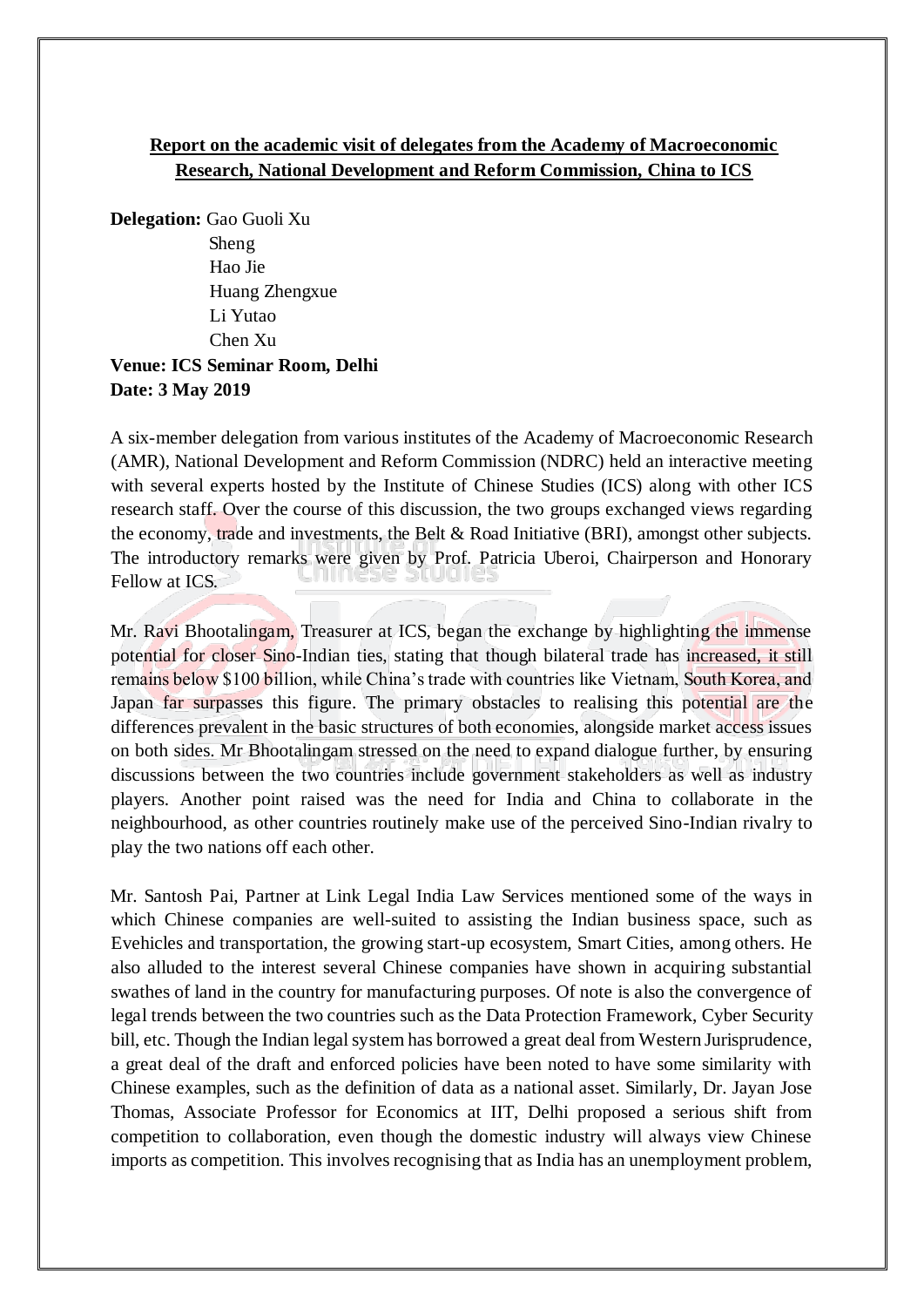China is looking to move from low wage manufacturing to innovative value addition, and therein lies the scope for collaboration in fields such as Artificial Intelligence.

Dr. Huang Zhengxue is Division Director & Research Fellow at the Institute for Special Planning and Regional Economy, AMR, NDRC. He stipulated that while considering Chinese investments in the country with respect to manufacturing, one must recognise the vast differences between the two countries regarding land acquisition and development. As land in China belongs to the government, urbanisation and industrialisation occur rapidly and without the pitfalls associated with private ownership of land. India requires vast amounts of agricultural land to be rezoned and directed towards industrial purposes, which can be explored further though collaborative research.

Dr. TG Suresh, Adjunct Fellow at ICS responded to the previous argument by highlighting the differences in the two countries, especially as land is a crucial asset in rural areas. If India was to follow the Chinese model, massive unemployment would ensue, which India will not be able to absorb in the manufacturing sector. India's previous attempts at land acquisition have always included substantial provisions to preserve the people's right to their land, which is why largescale acquisition and conversion is not feasible.

Placing bilateral ties in a larger regional/global context, Professor Amita Batra of JNU spoke about the lack of progress in taking the Regional Comprehensive Economic Partnership (RCEP) forward, and India's concerns about its trade deficit and an influx of Chinese goods as result. One of India's interests would be to be a larger part of regional value chains, which should be kept in mind while conducting joint exercises on how to take this relationship forward. Dr. Jaimini Bhagwati, RBI Chair at the Indian Council for Research in International Economic Research took this further by emphasising a political framework that must highlight cooperation rather than focussing on minor irritants that will resolve themselves with time. This cooperation can come in the form of greater bilateral freedom for Indian IT services in the Chinese market, reflecting India's competitiveness in services, while China's dominance in the trade of goods continues. He also highlighted receptiveness to Chinese suggestions about ways to overcome the surplus labour in Indian agriculture, keeping in mind the various differences between the two countries.

The BRI was also discussed at length, with several questions being posed to the Chinese delegation about whether the project was undergoing any process of revision, China trying to accommodate Indian sensitivities with China Pakistan Economic Corridor (CPEC), and the status of the Bangladesh-China-India-Myanmar (BCIM) forum with respect to the BRI.

Dr. Gao Guoli, Director & Research Fellow, Institute for Special Planning and Regional Economy, NDRC responded to these questions, and highlighted that several members of the NDRC have participated in BRI meetings. He stated that on an overall scale, there has been no change in the BRI, with regular dialogue between the 60 or so constituent countries and China being very successful. Small changes have been made in the BRI plan, transitioning from an ambitious plan to a more realistic one, which is expected to be sustained for a while. Several